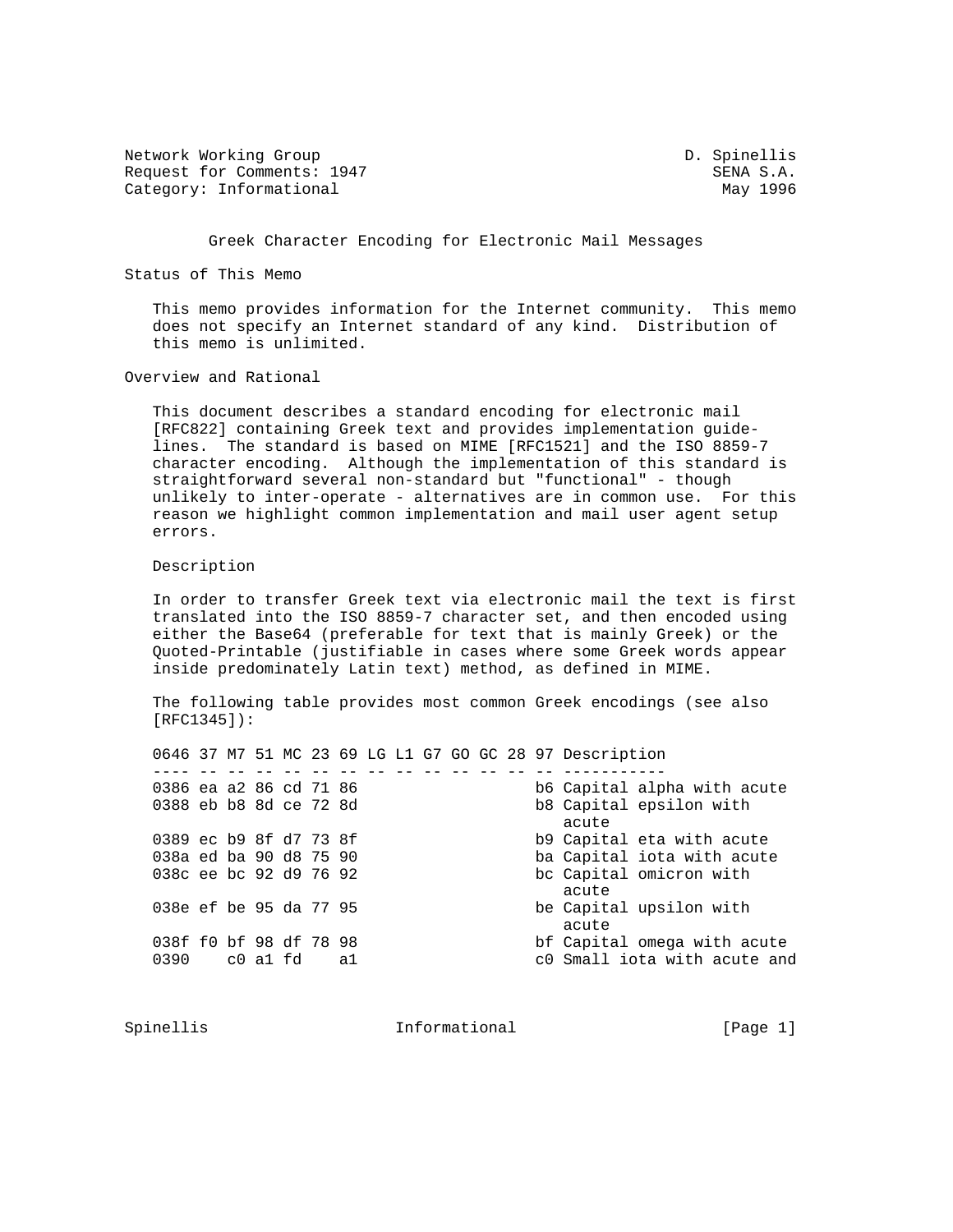diaeresis 0391 80 c1 a4 b0 41 a4 61 41 61 41 41 c1 Capital alpha 0392 81 c2 a5 b5 42 a5 62 42 62 42 42 c2 Capital beta 0393 82 c3 a6 a1 43 a6 67 23 43 67 43 44 c3 Capital gamma 0394 83 c4 a7 a2 44 a7 64 40 44 64 44 45 c4 Capital delta 0395 84 c5 a8 b6 45 a8 65 45 65 45 46 c5 Capital epsilon 0396 85 c6 a9 b7 46 a9 7a 46 7a 46 49 c6 Capital zeta 0397 86 c7 aa b8 47 aa 68 47 68 47 4a c7 Capital eta 0398 87 c8 ac a3 48 ac 75 5c 48 75 48 4b c8 Capital theta 0399 88 c9 ad b9 49 ad 69 49 69 49 4c c9 Capital iota 039a 89 ca b5 ba 51 b5 6b 4b 6b 4a 4d ca Capital kappa 039b 8a cb b6 a4 52 b6 6c 5e 4c 6c 4b 4e cb Capital lamda 039c 8b cc b8 bb 53 b7 6d 4d 6d 4c 4f cc Capital mu 039d 8c cd b7 c1 54 b8 6e 4e 6e 4d 50 cd Capital nu 039e 8d ce bd a5 55 bd 6a 21 4f 6a 4e 51 ce Capital xi 039f 8e cf be c3 56 be  $6f$  50  $6f$  4f 52 cf Capital omicron 03a0 8f d0 c6 a6 57 c6 70 3f 51 70 50 53 d0 Capital pi 03a1 90 d1 c7 c4 58 c7 72 52 72 51 55 d1 Capital rho 03a3 91 d3 cf aa 59 cf 73 5f 53 73 53 56 d3 Capital sigma 03a4 92 d4 d0 c6 62 d0 74 54 74 54 58 d4 Capital tau 03a5 93 d5 d1 cb 63 d1 79 55 79 55 59 d5 Capital upsilon 03a6 94 d6 d2 bc 64 d2 66 5d 56 66 56 5a d6 Capital phi 03a7 95 d7 d3 cc 65 d3 78 58 78 57 5b d7 Capital chi 03a8 96 d8 d4 be 66 d4 63 3a 59 63 58 5c d8 Capital psi 03a9 97 d9 d5 bf 67 d5 76 5b 5a 76 59 5d d9 Capital omega  $03$ aa da ab  $91$  diaeresis db Capital upsilon with<br>diaeresis diaeresis 03ac e1 dc 9b c0 b1 9b dc Small alpha with acute 03ad e2 dd 9d db b2 9d dd Small epsilon with acute 03ae e3 de 9e dc b3 9e de Small eta with acute 03af e5 df 9f dd b5 9f district in the Small iota with acute 03b0 e0 fc fe fc fc e0 Small upsilon with acute and diaeresis 03b1 98 e1 d6 e1 8a d6 61 41 61 61 e1 Small alpha 03b2 99 e2 d7 e2 8b d7 62 42 62 62 e2 Small beta 03b3 9a e3 d8 e7 8c d8 63 47 63 64 e3 Small gamma 03b4 9b e4 dd e4 8d dd 64 44 64 65 e4 Small delta 03b5 9c e5 de e5 8e de 65 45 65 66 e5 Small epsilon 03b6 9d e6 e0 fa 8f e0 66 5a 66 69 e6 Small zeta 03b7 9e e7 e1 e8 9a e1 67 48 67 6a e7 Small eta 03b8 9f e8 e2 f5 9b e2 68 55 68 6b e8 Small theta 03b9 a0 e9 e3 e9 9c e3 69 49 69 6c e9 Small iota 03ba a1 ea e4 eb 9d e4 6b 4b 6a 6d ea Small kappa 03bb a2 eb e5 ec 9e e5 6c 4c 6b 6e eb Small lamda 03bc a3 ec e6 ed 9f e6 6d 4d 6c 6f ec Small mu 03bd a4 ed e7 ee aa e7 6e 4e 6d 70 ed Small nu

Spinellis **Informational** Informational [Page 2]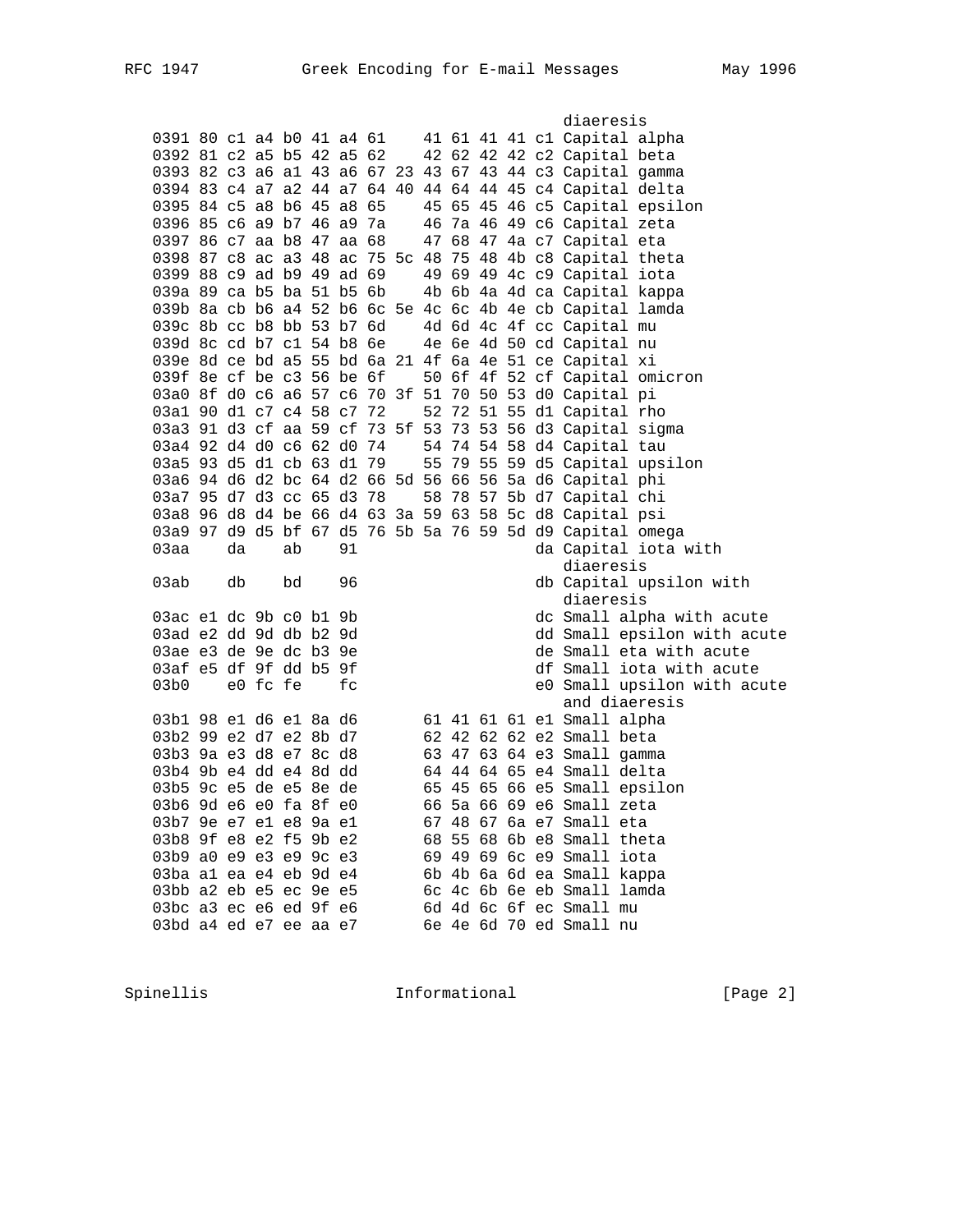03be a5 ee e8 ea ab e8 6f 4a 6e 71 ee Small xi 03bf a6 ef e9 ef ac e9 70 4f 6f 72 ef Small omicron 03c0 a7 f0 ea f0 ad ea 71 50 70 73 f0 Small pi 03c1 a8 f1 eb f2 ae eb 72 52 71 75 f1 Small rho 03c2 aa f2 ed f7 af ed 77 57 72 77 f2 Small final sigma 03c3 a9 f3 ec f3 ba ec 73 53 73 76 f3 Small sigma 03c4 ab f4 ee f4 bb ee 74 54 74 78 f4 Small tau 03c5 ac f5 f2 f9 bc f2 75 59 75 79 f5 Small upsilon 03c6 ad f6 f3 e6 bd f3 76 46 76 7a f6 Small phi 03c7 ae f7 f4 f8 be f4 78 58 77 7b f7 Small chi 03c8 af f8 f6 e3 bf f6 79 43 78 7c f8 Small psi 03c9 e0 f9 fa f6 db fa 7a 56 79 7d f9 Small omega 03ca e4 fa a0 fb b4 a0 fa Small iota with diaeresis 03cb e8 fb fb fc b8 fb fb fb fb fb fb fb fb Small upsilon with diaeresis 03cc e6 fc a2 de b6 a2 fc Small omicron with acute 03cc e6 fc a2 de b6 a2 fc Small omicron with acute<br>03cd e7 fd a3 e0 b7 a3 fd Small upsilon with acute<br>03ce e9 fe fd f1 b9 fd fe Small omega with acute fe Small omega with acute

Note: All values are in hexadecimal.

The column headers refer to the following character sets:

0646 The ISO 2DIS 10646 code.

- 37 PC code page 737 also known as 437G. Note that some implementa tions of this code page do not include capital letters with acute.
- M7 Character set 8859-7 as implemented in Microsoft Windows 3.1, Microsoft Windows 3.11, and Microsoft Windows 95.
- 51 IBM code page 851.
- MC The Greek code page implemented on the Apple Macintosh computers.
- 23 IBM code page 423 (EBCDIC-CP-GR).
- 69 IBM code page 869.
- LG Latin Greek (iso-ir-19).
- L1 Latin Greek 1 (iso-ir-27). This page only contains the Greek cap ital letters whose glyphs do not exist in the Latin alphabet. The other capital letters are rendered using the equivalent Latin let ter (e.g. "Greek capital letter alpha" is rendered as "Latin capi tal letter A"). When mapping "Latin Greek 1" text to ISO 8859-7 the Latin capital letters should only be transcribed to the equivalent Greek ones if a suitable heuristic determines that the

Spinellis Informational [Page 3]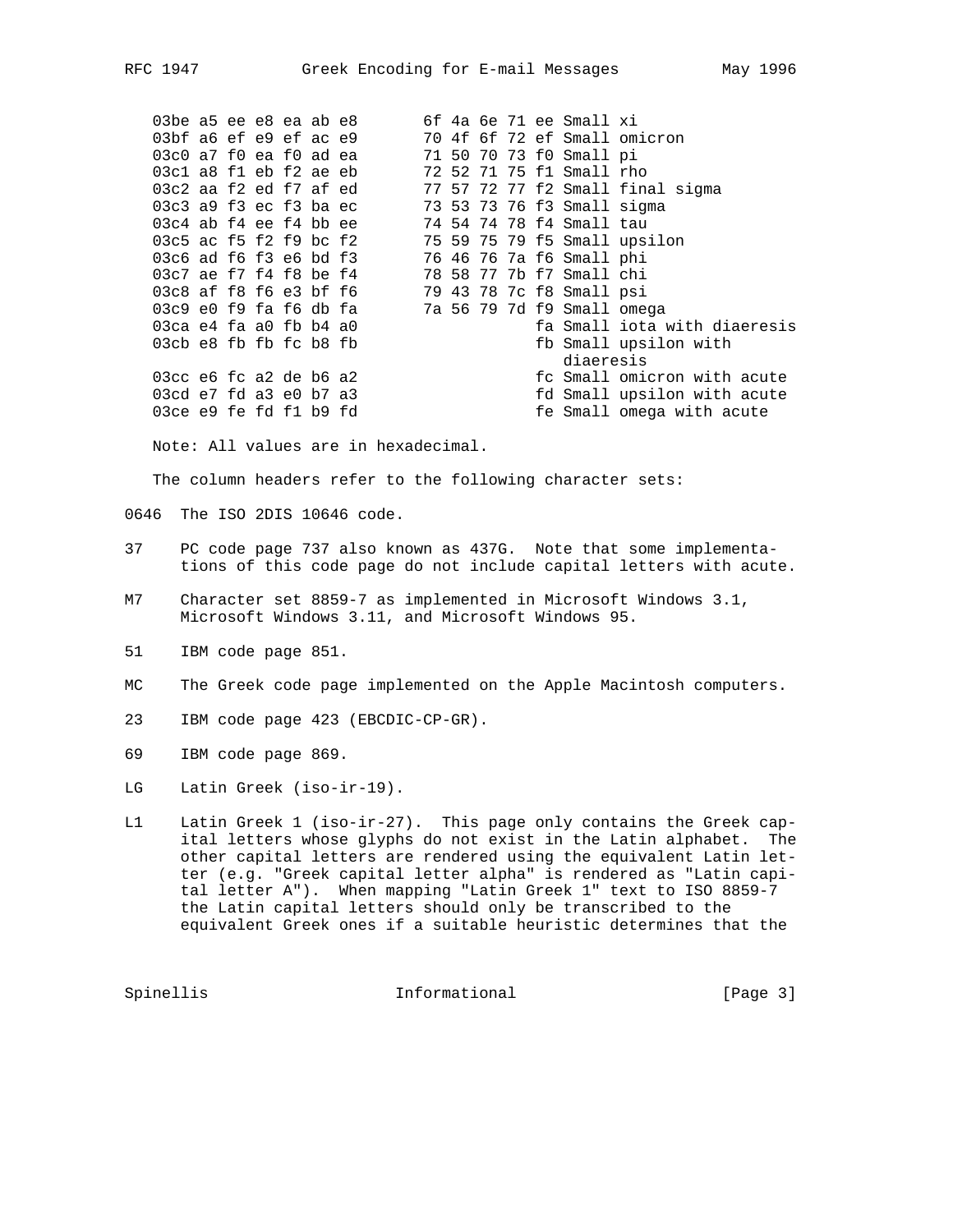specific Latin letters are used to represent Greek glyphs.

- G7 7 bit Greek (iso-ir-88).
- GO Old 7 bit Greek (iso-ir-18).
- GC Greek CCITT (iso-ir-150).
- 28 Character set ISO 5428:1980 (iso-ir-55).
- 97 The target character set ISO 8859-7:1987 (ELOT-928) (iso-ir-126).
- MIME Headers

 A mail message that contains Greek text must contain at least the following MIME headers:

> MIME-Version: 1.0 Content-type: text/plain; charset=ISO-8859-7 Content-transfer-encoding: BASE64 | Quoted-Printable

 In the future, when all email systems implement fully transparent 8-bit e-mail as defined in RFC 1425 and RFC 1426 the message body encoding phase described in this standard will be no longer needed. In this case the requisite MIME headers are modified as follows:

 MIME-Version: 1.0 Content-type: text/plain; charset=ISO-8859-7 Content-transfer-encoding: 8BIT Even when RFC 1425 is used, Q or B encoding will continue to apply to message headers as detailed in the following section.

## Optional

 It is recommended, although not required, to support Greek encod ing in mail headers as specified in RFC 1522. Specifically, the B-encoding format is to be the default method used for encoding Greek text in RFC-822 mail headers, and the Q-encoding format the method to use for the exceptional case of encoding a single Greek word or letter in an otherwise Latin-character-based header.

Spinellis 1nformational [Page 4]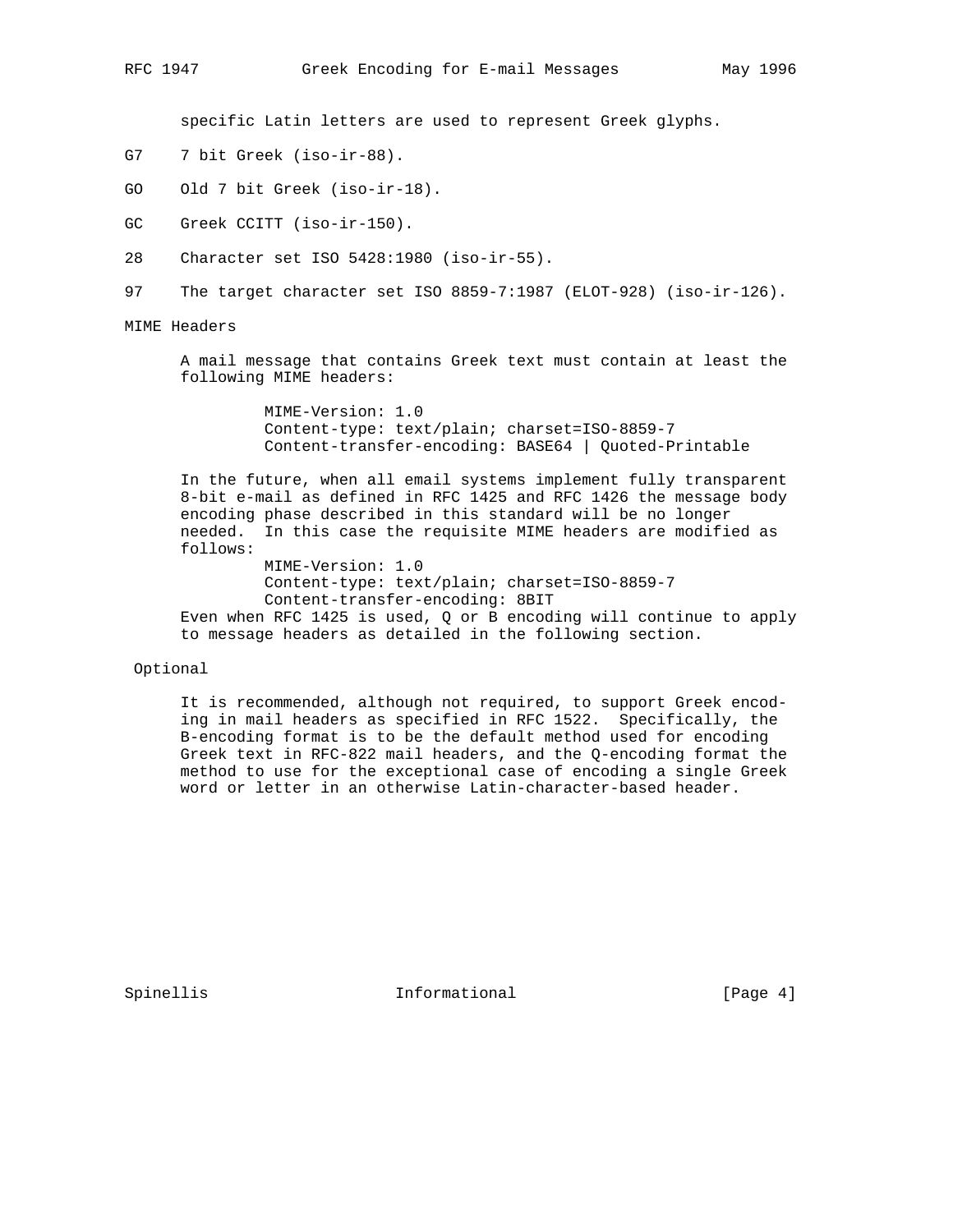## Example

 Below is a short example of Quoted-Printable encoded Greek email:

Date: Wed, 31 Jan 96 20:15:03 EET From: Diomidis Spinellis <dds@senanet.com> Subject: Sample Greek mail To: Achilleas Voliotis <achilles@theseas.ntua.gr> MIME-Version: 1.0 Content-ID: <Wed\_Feb\_14\_18\_49\_50\_EET\_1996\_0@senanet> Content-Type: Text/plain; charset=ISO-8859-7 Content-Transfer-Encoding: Base64

yuHr5+zd8eEsCgrU7yDl6+vn7enq/CDh6/bc4uf07yDh8O/05evl3/Th6SDh8PwgMjYg4/Hc 7Ozh9OEuCg==

## Discussion

 It is possible [RFC1428] (and unfortunately common practice) to set up an arrangement of mail user and transfer agents that allow end users to communicate with Greek e-mail messages while violating a number of standards. Such arrangements are unlikely to offer wide scale interoperability.

 One common error is to arrange the rendering and composition of Greek messages by rigging a mail user agent hosted in an ISO 8859-1 environment to use a presentation font that contains Greek glyphs and a keyboard input method that generates Greek text using those glyphs. The resulting messages begin with header items indicating contents in the ISO 8859-1 character set and include text in a totally different encoding. Unfortunately this "solution" appears to "work" across similar systems and is widely used.

 One other error is to tag Greek text generated on Microsoft Windows platforms as ISO 8859-7 without an intermediate translation phase. It is important to note that the character set used by the Microsoft Windows Greek implementations is NOT the same as the ISO 8859-7 representation. First of all, the character set used to represent Greek characters differs slightly from the ISO 8859-7 encoding (this difference was instrumented in order to rectify the appearance of an early version of Microsoft Word for Windows in which the end-of-section symbol clashed with the "Greek capital alpha with acute" glyph). In addition, a number of 8-bit characters available on Greek Windows implementations are not part of the ISO 8859-7 character set.

Spinellis 1nformational [Page 5]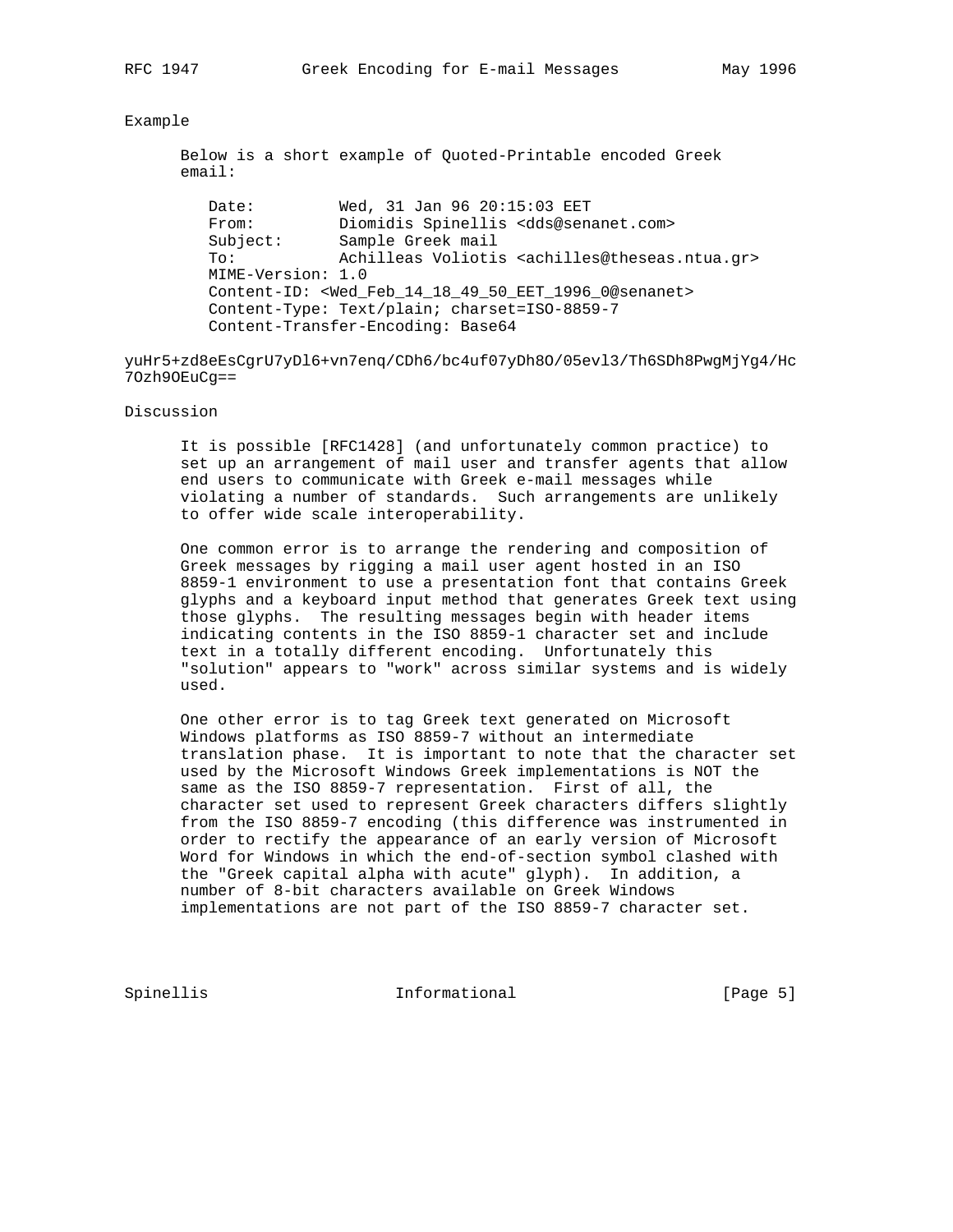Note that the ISO 8859-7 encoding is equivalent to the Greek Standards Organisation ELOT-928 encoding.

## References

- [ISO-8859] Information Processing -- 8-bit Single-Byte Coded Graphic Character Sets, Part 7: Latin/Greek alphabet, ISO 8859-7, 1987.
- [RFC822] Crocker, D., "Standard for the Format of ARPA Internet Text Messages", STD 11, RFC 822, UDEL, August 1982.
- [RFC1345] Simonsen, K., "Character Mnemonics & Character Sets" RFC 1345, Rationel Almen Planlaegning, June 1992.
- [RFC1425] Klensin, J., Freed N., Rose M., Stefferud E., and D. Crocker, "SMTP Service Extensions", RFC 1425, United Nations University, Innosoft International, Inc., Dover Beach Consulting, Inc., Network Management Associates, Inc., The Branch Office, February 1993.
- [RFC1426] Klensin, J., Freed N., Rose M., Stefferud E., and D. Crocker, "SMTP Service Extension for 8bit-MIME Transport", RFC 1426, United Nations University, Innosoft International, Inc., Dover Beach Consulting, Inc., Network Management Associates, Inc., The Branch Office, February 1993.
- [RFC1428] Vaudreuil, G., "Transition of Internet Mail from Just-Send-8 to 8bit-SMTP/MIME", RFC 1428, CNRI, February 1993.
- [RFC1521] Borenstein N., and N. Freed, "MIME (Multipurpose Internet Mail Extensions) Part One: Mechanisms for Specifying and Describing the Format of Internet Message Bodies", Bellcore, Innosoft, September 1993.
- [RFC1522] Moore K., "MIME Part Two: Message Header Extensions for Non-ASCII Text", University of Tennessee, September 1993.

Spinellis 1nformational [Page 6] Informational